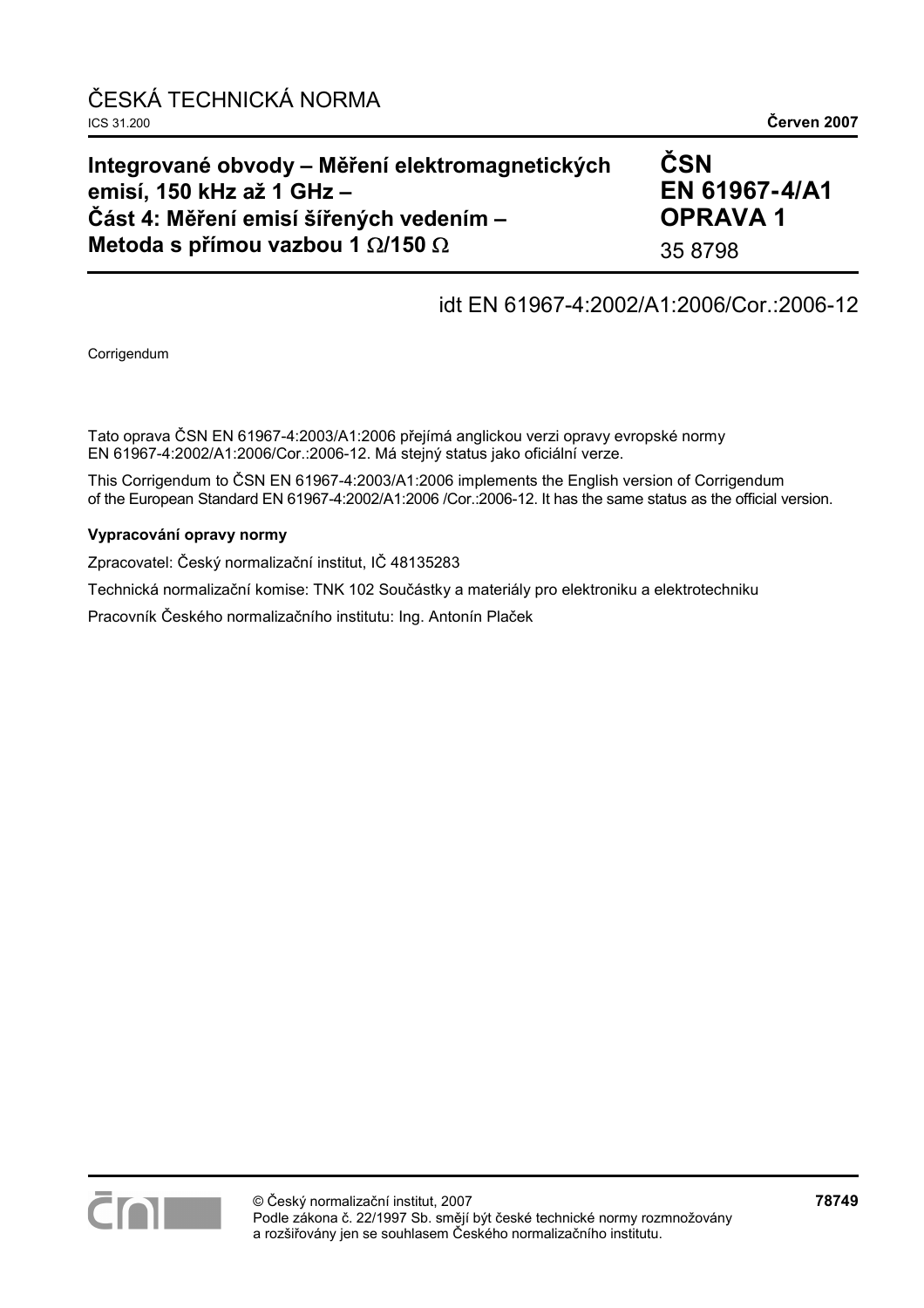

Corrigendum to EN 61967-4:2002/A1:2006

English version

\_\_\_\_\_\_\_\_\_\_\_

**Foreword** 

**Replace** the last paragraph by:

Annex ZA has been added by CENELEC.

**Add** Annex ZA (see overleaf):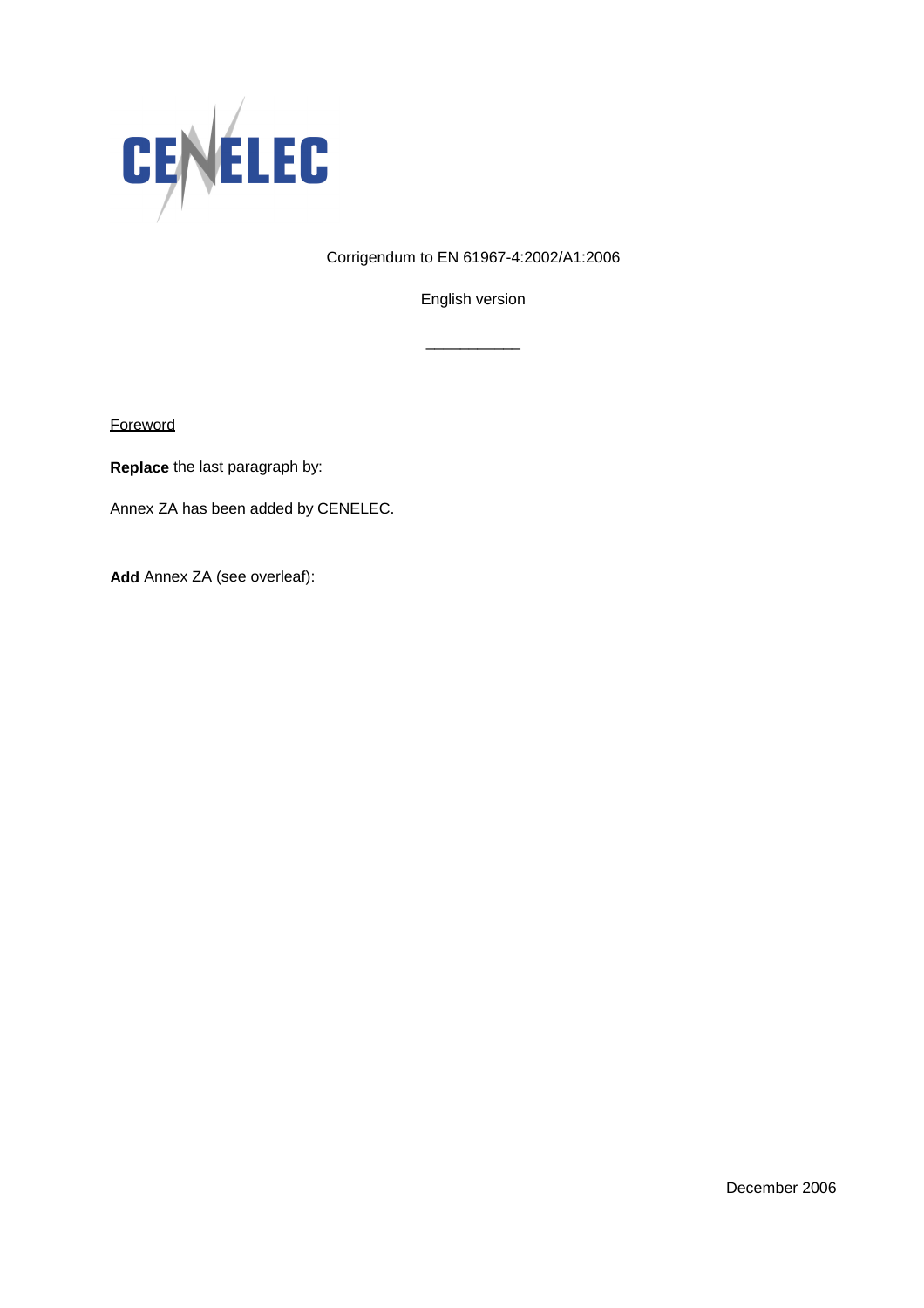## **Annex ZA**

(normative)

### **Normative references to international publications with their corresponding European publications**

*Replace the reference to CISPR 16-1 by:* 

| Publication         | Year  | Title                                                                                                                                                                                                              | EN/HD                          | Year               |
|---------------------|-------|--------------------------------------------------------------------------------------------------------------------------------------------------------------------------------------------------------------------|--------------------------------|--------------------|
| CISPR 16-1-1        | $-1)$ | Specification for radio disturbance and<br>immunity measuring apparatus and methods<br>Part 1-1: Radio disturbance and immunity<br>measuring apparatus - Measuring apparatus                                       | EN 55016-1-1                   | $200X^{2}$         |
| <b>CISPR 16-1-2</b> | $-1)$ | Specification for radio disturbance and<br>immunity measuring apparatus and methods<br>Part 1-2: Radio disturbance and immunity<br>measuring apparatus - Ancillary equipment -<br>Conducted disturbances           | EN 55016-1-2<br>A <sub>1</sub> | $2004^{3}$<br>2005 |
| CISPR 16-1-3        | $-1)$ | Specification for radio disturbance and<br>immunity measuring apparatus and methods<br>Part 1-3: Radio disturbance and immunity<br>measuring apparatus - Ancillary equipment -<br>Disturbance power                | EN 55016-1-3                   | $2006^{3}$         |
| <b>CISPR 16-1-4</b> | (1)   | Specification for radio disturbance and<br>immunity measuring apparatus and methods<br>Part 1-4: Radio disturbance and immunity<br>measuring apparatus - Ancillary equipment -<br>Radiated disturbances            | EN 55016-1-4                   | $2004^{3}$         |
| CISPR 16-1-5        | $-1)$ | Specification for radio disturbance and<br>immunity measuring apparatus and methods<br>Part 1-5: Radio disturbance and immunity<br>measuring apparatus - Antenna calibration<br>test sites for 30 MHz to 1 000 MHz | EN 55016-1-5                   | $2004^{3}$         |

j

<sup>&</sup>lt;sup>1)</sup> Undated reference.

 $^{2)}$  To be published.

 $^{3)}$  Valid edition at date of issue.